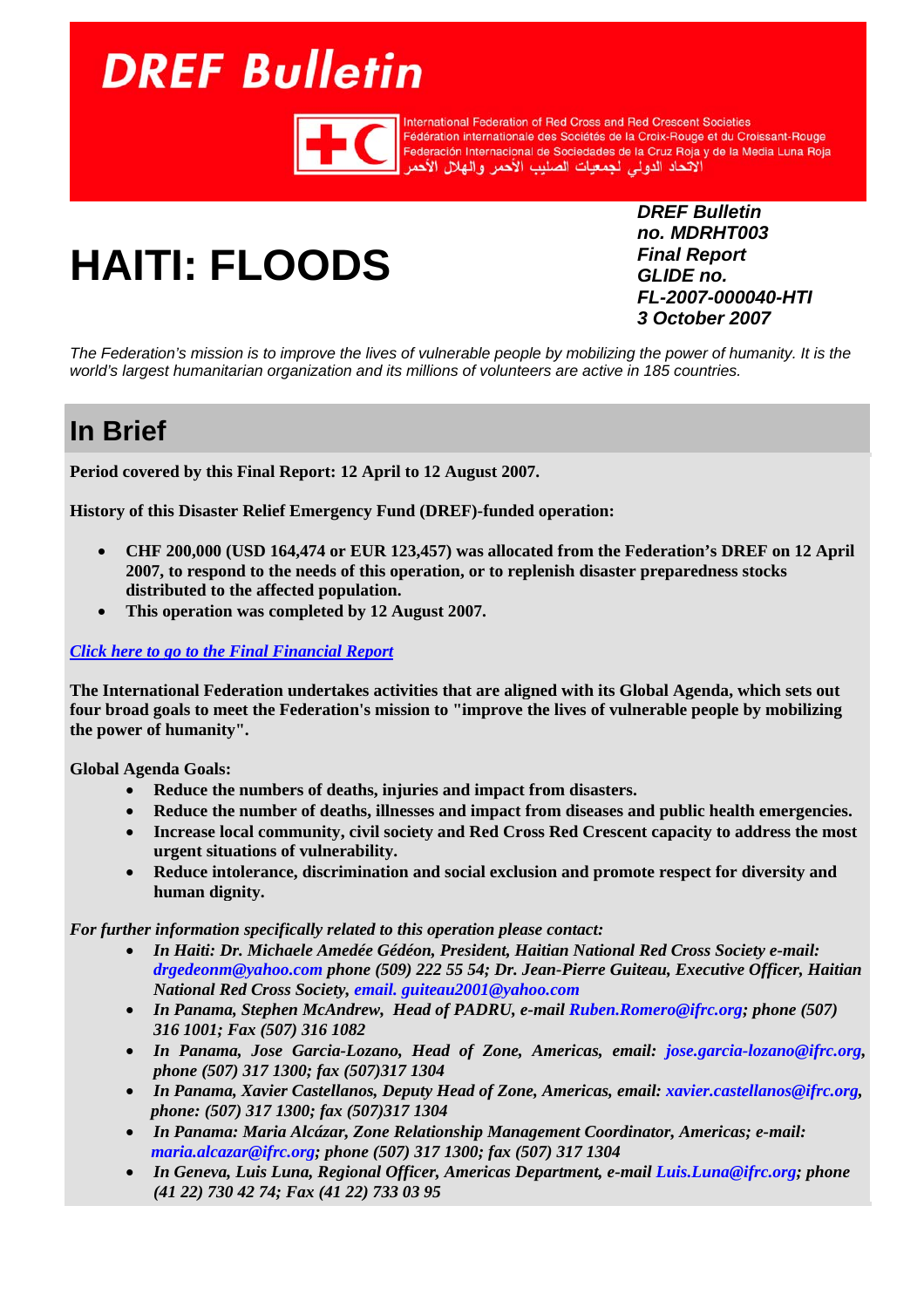*All International Federation assistance seeks to adhere to the Code of Conduct for the International Red Cross and Red Crescent Movement and Non-Governmental Organizations (NGO's) in Disaster Relief and is committed to the Humanitarian Charter and Minimum Standards in Disaster Response (Sphere) in delivering assistance to the most vulnerable.*

*For longer-term programmes in this or other countries or regions, please refer to the Federation's Annual Appeal. For support to or for further information concerning Federation programmes or operations in this or other countries, or for national society profiles, please also access the Federation's website at [http://www.ifrc.org](www.ifrc.org)*

#### **Background and Summary**

Since mid March 2007, the regions of Nord-Est, Ouest, Grande-Anse, Nord-Ouest and Nord in Haiti were battered with prolonged heavy rainfall and isolated storms. Road access was limited since floods damaged most in several departments; there was only access by boat. Roads were promptly rehabilitated in the affected areas by the Ministry of Transportation making transportation accessible after a few weeks. Consequently, communication and reporting of the emergency was more easily obtained and more accurate information and data could be obtained.

There were 12 casualties, two people missing, 14 wounded, and more than 3,000 families affected by the severe floods. There were about 270 houses destroyed and other 1,215 houses severely damaged. There were at least 261 families (1,305 people) displaced to temporary shelters.

The Haitian government allocated an emergency fund with approximately CHF 64,962 (USD 54,000) to assist the operation with items such as mattresses and clothes for children. The UN mission office in Haiti (United Nations Stabilization Mission in Haiti - MINUSTAH) took part in the evacuation activities and also provided drinking water to the Nord province. Other UN agencies (WFP, UNDP, etc) as well as international NGO present in the country provided support in the initial relief phase of the emergency.



Anse. *The Haitian National Red Cross Society distributing relief items to the affected* 

#### **Red Cross action**

Since the beginning of the emergency, the Haitian National Red Cross Society (HNRCS) activated their Emergency Operation Centre and mobilized emergency response teams (four National Intervention Teams –NITs- and three Equipes D'Intervention Communales - EIC) as well as more than 100 volunteers to the affected areas.

After performing initial needs and damage assessments, the HNRCS distributed non food items such as, blankets, mosquito nets, kitchen kits, jerry cans and buckets for 50 families in Abricots and Bonbon in the province of Grande

*communities. Source: International Federation.* The HNRCS received support from the International Federation in order to carry out the emergency operation

according to the Plan of Action. The Pan American Disaster Response Unit (PADRU) provided technical and logistic support to the HNRCS and the Federation Country Delegation.

#### **Coordination**

Since the onset of the emergency the Federation's Country Delegation in Haiti constantly communicated with the Federation's Pan American Disaster Response Unit (PADRU) and received support in the definition of the intervention. A Disaster Management delegate from PADRU was mobilized to Haiti during the emergency phase of the operation, with as a main task to contribute towards the revision of the initial Plan of Action.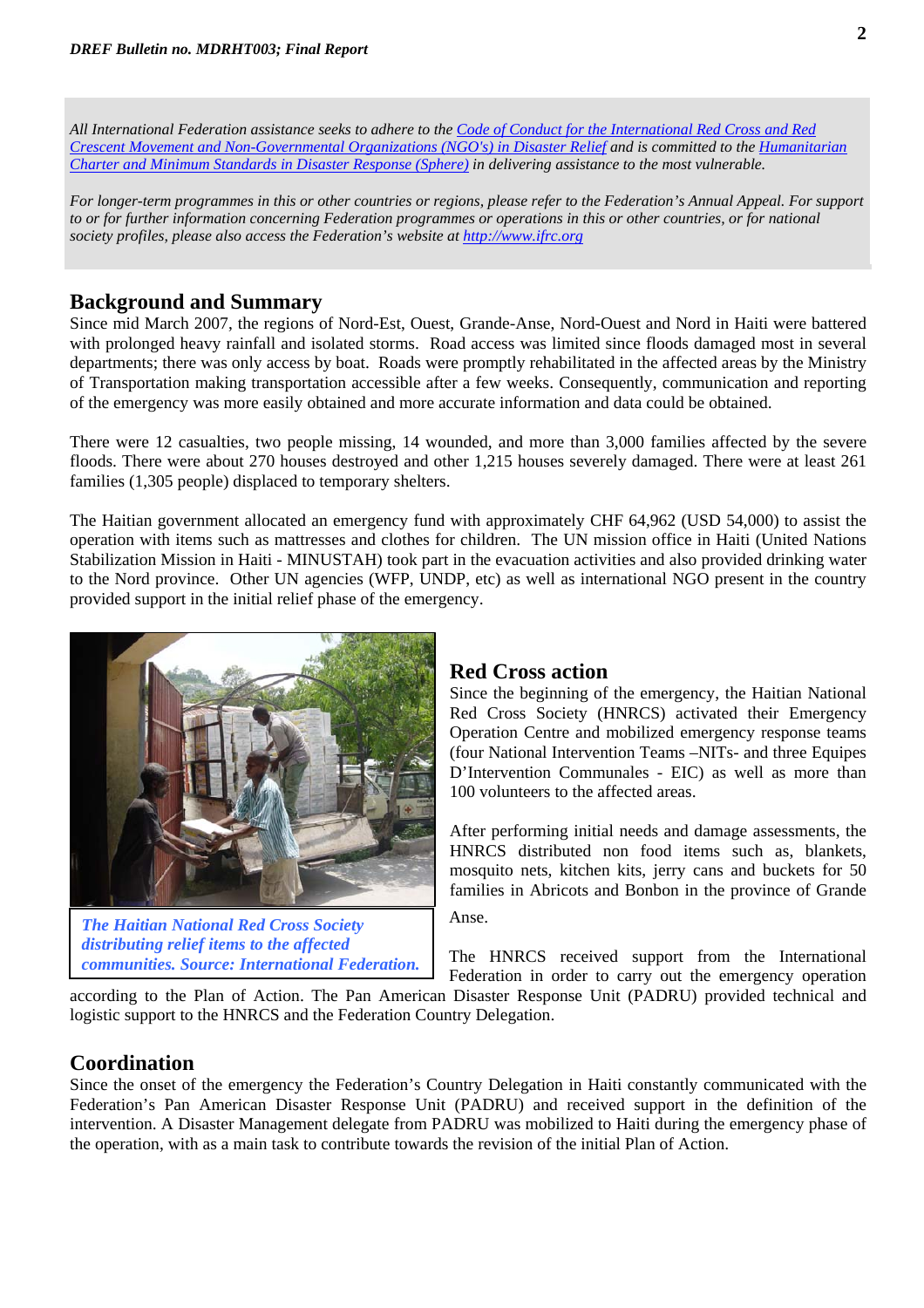The HNRCS coordinated activities with other actors involved in relief actions; in particular, the HNRCS and the Federation, ensuring close liaison with both Partner National Societies (PNS) and the International Committee of the Red Cross **(**ICRC) which, as the lead agency, holds responsibility for security issues.

The HNRCS and the Federation's Country Delegation in Haiti participated in several inter-agency meetings with the United Nations agencies (United Nations Stabilization Mission in Haiti - MINUSTAH, United Nations Office for the Coordination of Humanitarian Actions - OCHA) and other international organizations present in the country. To avoid the duplication of efforts, it was decided that organizations would cover different sectors of intervention.

The HNRCS and the Federation maintained close contact with the International Committee of the Red Cross **(**ICRC), which is the lead agency in the country and is responsible for security matters in Haiti regarding the Movement.





## **Analysis of the operation – achievements and impact**

**Objective 1: 1,100 affected families (5,500 persons) in the departments of Grand'Anse, Nord-Est, Ouest, Nord-Ouest and Nord would receive non food items to help them recover from the effects of the floods.** 

#### **Progress/Achievements (activities implemented within this objective)**

There were 970 families (4,850 beneficiaries) who received humanitarian assistance through the distribution of nonfood items.

The distribution phase was completed during May 2007 in four of the five affected provinces and took place as followed:

#### *Table 1 – Items Distributed*

| <b>Items</b>               | <b>Beneficiaries</b> | Unit                  | <b>Observations</b> | <b>Total Items</b>              |
|----------------------------|----------------------|-----------------------|---------------------|---------------------------------|
|                            | (Families)           |                       |                     |                                 |
| <b>Blankets</b>            |                      | pc                    | 2 pc. per family    | 1.940 Blankets                  |
| <b>Mosquito Nets</b>       |                      | pc                    | 2 pc. per family    | 1,940 Mosquito Nets             |
| Jerry Can (one gallon)     | 970                  | pc                    | 1 pc. per family    | 970 Jerry Cans                  |
| Water purification tablets |                      | Box $(50 \text{ pc})$ | 1 box per family    | 970 Boxes of Water purification |
|                            |                      |                       |                     | tablets                         |
| Family Kit                 |                      | kits                  | 1 kit per family    | 970 Family Kits                 |

#### *Table 2- Relief Distribution*

| Area        | <b>Beneficiaries</b><br>(Families) | Location                           |  |  |  |  |
|-------------|------------------------------------|------------------------------------|--|--|--|--|
| Grande Anse | 170                                | Bonbon (80 Families), Abricots (80 |  |  |  |  |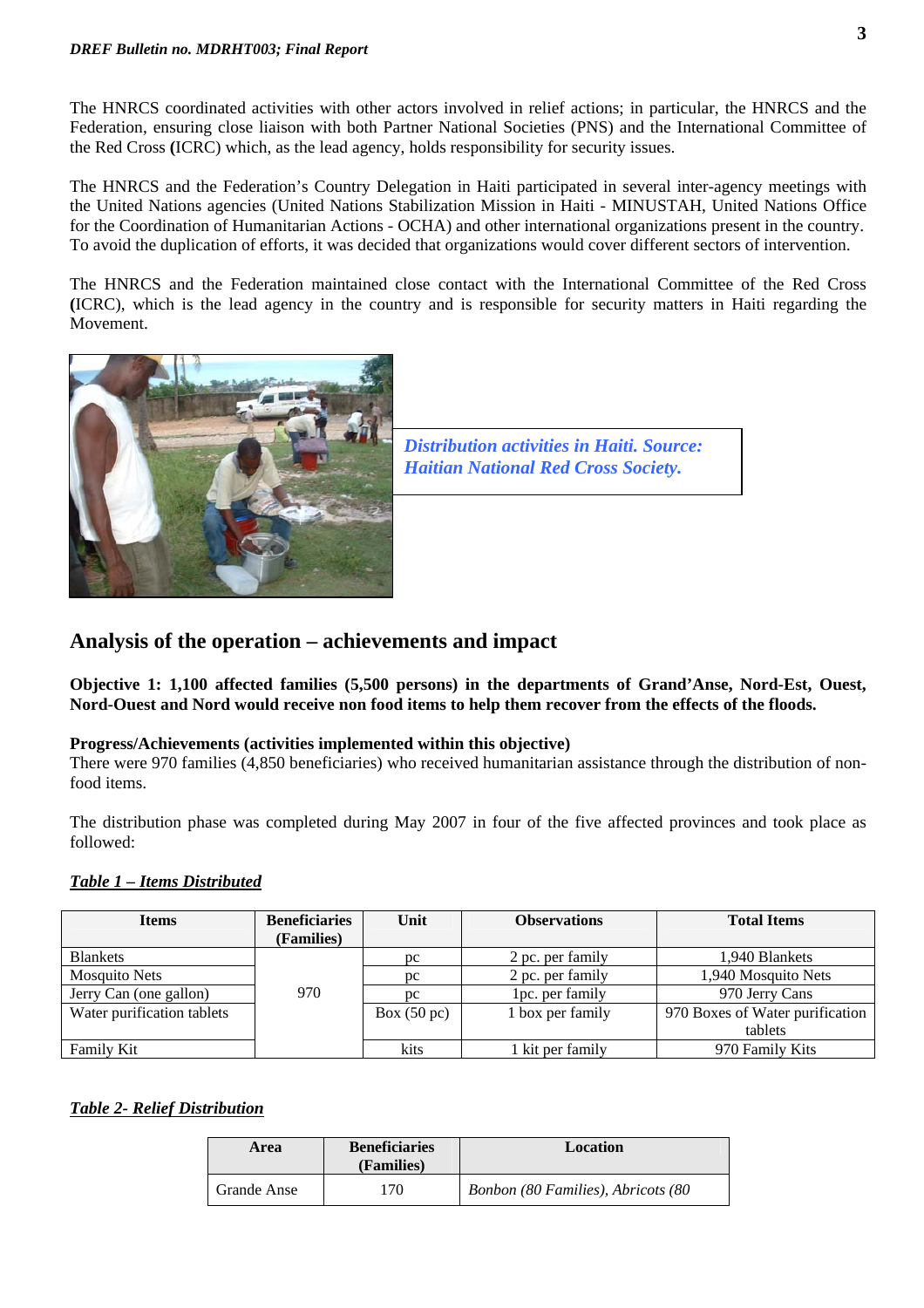|            |     | Families) and Jeremie (10 Families)                                                               |
|------------|-----|---------------------------------------------------------------------------------------------------|
| Nord-Ouest | 100 | Port-De Paix (51 Families), St. Louis<br>Du Nord (20 Families) and Anse a<br>Foleur (29 Families) |
| Nord-Est   | 200 | Fort Liberté (55 Families),<br>Ouanaminthe (65 Families) and Ferrier<br>(80 Families)             |
| Ouest      | 500 | Cabaret (250 Families) and Warf<br>Jeremie (250 Families)                                         |
| TOTAL      | 970 |                                                                                                   |

The original distribution plan included distribution of relief items to 1,100 families. The plan to distribute relief items to the 100 families in the Nord Province (Cap Haitien) was delayed since there was a need to carry out a new assessment to check the validity of the original information. Due to the favourable development of the situation it was decided not to carry out relief distributions in this area. In the location of Jeremie (Grande Anse province), the final targeted population was 170 families instead of the 200 originally planned, due to the same situation as in Nord Province. The outstanding relief items will remain in the central warehouse of the HRCNS in Port-au-Prince in order to be distributed in case they are needed.

#### **Impact:**

The most immediate impact of this objective is that 970 of the most affected families (approximately 4,850 people) saw their basic needs met through the distribution of relief items in order to recover from the effects of the floods and to resume their daily lives.

#### **Constraints:**

There were delays in supply distribution by local HNRCS branches. In addition, internal constraints in Red Cross procedures to mobilize human and material resources also caused some delay within the operation. Fortunately, relief distributions were carried out as planned.

#### **Objective 2: The HNRCS maintains its existing relief stock in the warehouses through the replenishment of relief supplies used in this operation.**

Haiti is very vulnerable and prone to disasters of great potential impact. Floods, landslides and hurricanes are a threat to Haiti during most of the year. In order to provide a timely and effective emergency response, it is extremely important to maintain the current relief supplies stock level. The HNRCS owns three warehouses with an existing capacity to deliver relief goods to more than 2,000 families when the necessity occurs. In order to maintain this pre-positioned stock, humanitarian relief supply for 1,100 families has been replenished with the following items:

#### *Table 3 – HNRCS Stock Replenishment Plan*

| <b>Item</b>                                      | <b>Target</b> | Units | <i><b>Observations</b></i> |  |  |
|--------------------------------------------------|---------------|-------|----------------------------|--|--|
| <b>Blankets</b>                                  |               | 2,200 | <b>RLU</b> procurement     |  |  |
| Hygiene Material*                                |               | 1,100 | Local procurement          |  |  |
| Kitchen Sets                                     | 1,100         | 1,100 |                            |  |  |
| Jerry Can $(10 \text{ l.} / \text{collapsible})$ | families      | 2,200 | <b>RLU</b> procurement     |  |  |
| Mosquito Nets                                    |               | 2,200 |                            |  |  |
| Water purification tablets                       |               | 2,200 | Local procurement          |  |  |

 *\*Hygiene material: 3 types of soap and Clorox for cleaning purposes* 

#### **Impact:**

The HNRCS was provided with necessary relief items which replenished their warehouses and as a result they are better prepared for responding to future emergencies.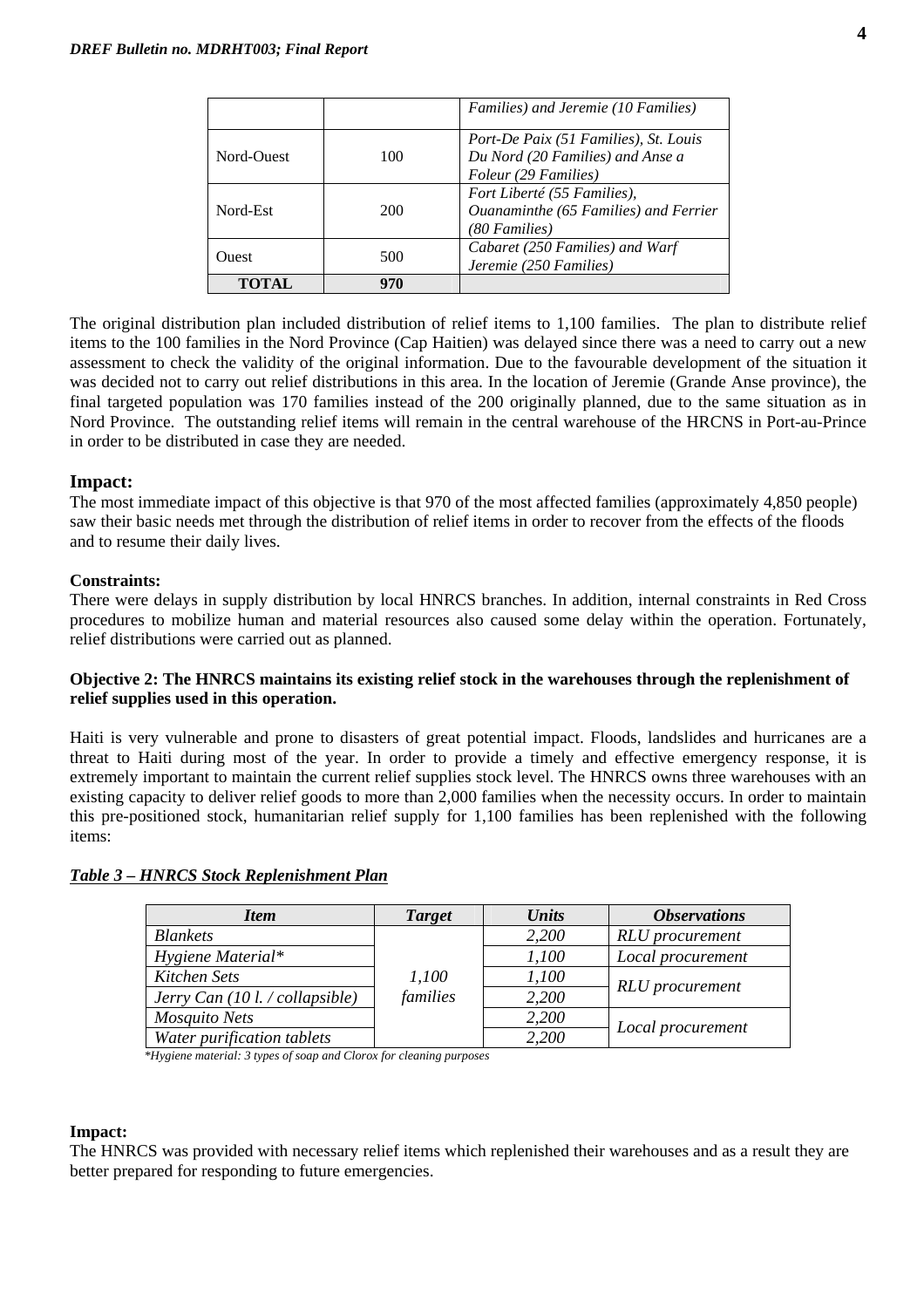#### **Constraints:**

The customs procedures for the clearance of the containers were excessively long and difficult. This procedure took about two months, which delayed the replenishment activities.

#### **Water and Sanitation**

#### **Objective 1: Affected communities benefit from raised awareness in environmental health and sanitation topics as a result of talks given by Red Cross volunteers during the operation.**

#### **Progress/Achievements (activities implemented within this objective)**

Due to the situation of the HNRCS regarding the Disaster Management department, all sanitation activities were cancelled. Their sanitation conditions improved after the floods but it is still a challenge in the entire country. This could eventually cause further problems like spread of disease amongst the people living in these areas.

#### **Impact**

The situation in Port du Paix in the province of Nord Ouest improved considerably since local authorities performed waste collection and clean up activities throughout the affected areas.

#### **Constraints**

The closing of the Country Delegation of the Federation in Haiti in the midst of the operation affected the overall monitoring, recovery and coordinating activities. The Disaster Management Department, who were initially in charge of the operation, was closed down. This severely affected the implementation of the sanitation activities.

## *Final financial report below;*

*[click here to return to the title page or contact information](#page-0-0)*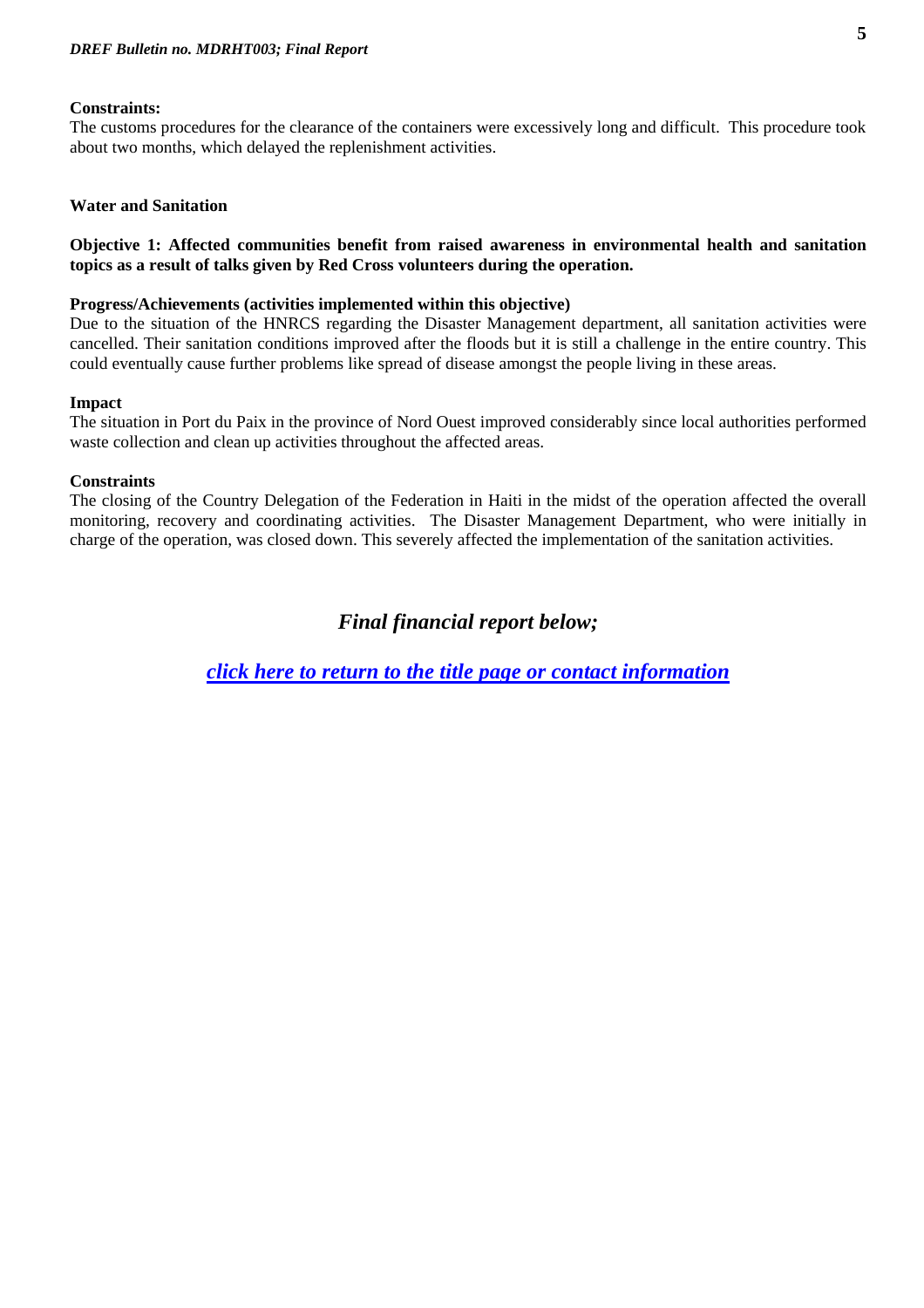#### <span id="page-5-0"></span>**International Federation of Red Cross and Red Crescent Societies**

MDRHT003 - Haiti - Floods

### **I. Consolidated Response to Appeal**

| <b>Selected Parameters</b> |               |  |  |  |
|----------------------------|---------------|--|--|--|
| Reporting Timeframe        | 2007/4-2008/5 |  |  |  |
| Budget Timeframe           | 2007/4-2008/5 |  |  |  |
| Appeal                     | MDRHT003      |  |  |  |
| <b>Budget</b>              | APPFAI        |  |  |  |

Final Financial Report **All figures are in Swiss Francs (CHF)** All figures are in Swiss Francs (CHF)

|                               | <b>Health &amp; Care</b> | <b>Disaster</b><br>Management | Humanitarian<br><b>Values</b> | Organisational<br>Development | <b>Coordination &amp;</b><br>Implementation | <b>TOTAL</b> |
|-------------------------------|--------------------------|-------------------------------|-------------------------------|-------------------------------|---------------------------------------------|--------------|
| A. Budget                     |                          | 200,003                       |                               |                               |                                             | 200,003      |
| <b>B. Opening Balance</b>     |                          | 0                             |                               |                               |                                             | 0            |
| Income                        |                          |                               |                               |                               |                                             |              |
| Other Income                  |                          |                               |                               |                               |                                             |              |
| <b>DREF Allocations</b>       |                          | 164,600                       |                               |                               |                                             | 164,600      |
| <b>C5. Other Income</b>       |                          | 164,600                       |                               |                               |                                             | 164,600      |
| C. Total Income = $SUM(C1C5)$ |                          | 164,600                       |                               |                               |                                             | 164,600      |
| D. Total Funding = $B + C$    |                          | 164,600                       |                               |                               |                                             | 164,600      |
| <b>Appeal Coverage</b>        |                          | 82%                           |                               |                               |                                             | 82%          |

# **II. Balance of Funds**

|                                    | <b>Health &amp; Care</b> | <b>Disaster</b><br>Management | Humanitarian<br><b>Values</b> | Organisational<br><b>Development</b> | <b>Coordination &amp;</b><br>Implementation | <b>TOTAL</b> |
|------------------------------------|--------------------------|-------------------------------|-------------------------------|--------------------------------------|---------------------------------------------|--------------|
| <b>B. Opening Balance</b>          |                          |                               |                               |                                      |                                             | 0            |
| C. Income                          |                          | 164,600                       |                               |                                      |                                             | 164,600      |
| E. Expenditure                     |                          | $-164.600$                    |                               |                                      |                                             | $-164,600$   |
| F. Closing Balance = $(B + C + E)$ |                          | 0                             |                               |                                      |                                             | 0            |